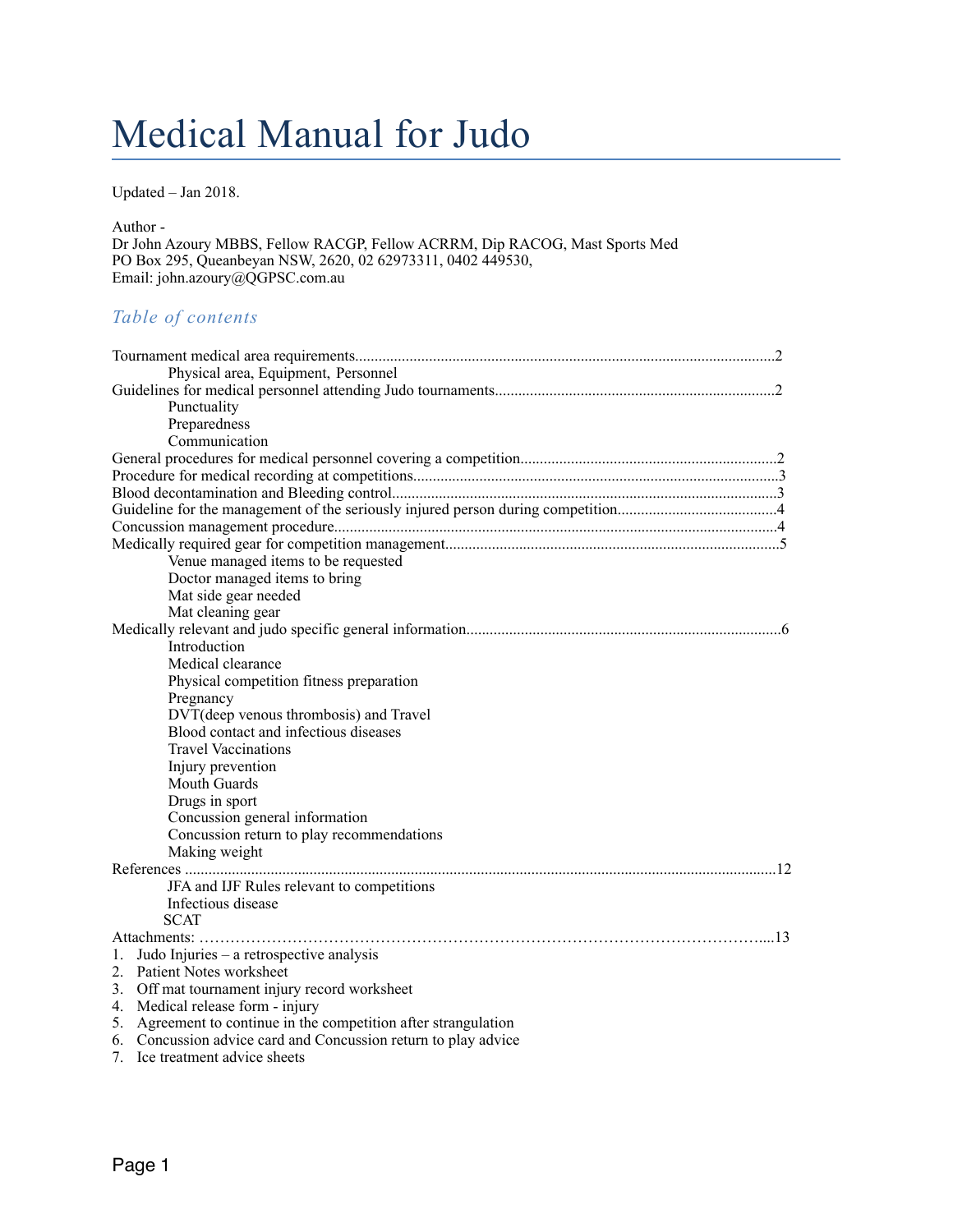# Tournament medical area requirements

Physical area

- Table and 3 chairs per combat mat area
- Treatment area approximating table to be 2 mats long in line of sight proximity to the competition area
- Privacy screen
- Examination table (2 met be needed for larger competitions)

## *Equipment*

- A complete list of all athletes attending the tournament
- Ice packed in bags in an esky
- Access to power.
- Writing paper and pens
- Garbage bin
- Other gear as per medical/paramedical personnel

## *Personnel*

- One doctor per competition
- One medically trained per mat area (doctor or physiotherapist)
- One other person per mat area (first aid certificate at least)

# Guidelines for medical personnel attending Judo tournaments

## *Punctuality*

It is expected that you arrive not less than 30mins prior to the commencement of the competition. If you are the one responsible for medical support then it is important that you liaise with the officials prior to the competition day and if possible be present on the day that the tatamis (mats) are laid out to negotiate an adequate treatment area.

## *Preparedness*

Know the rules of Judo (see section page 12), be prepared with your support gear, be watchful at all times during a competition and when called to attend to an athlete at the competition area, ensure efficiency with professionalism.

## *Communication*

Any significant treatment to an athlete must be explained to the athlete's coach or nominated support person. Written documentation of the treatment undertaken is advisable. Maintain a list of those athletes that you have treated (ideally obtain a complete list of attending athletes prior to the tournament).

# General Procedures for medical/paramedical personnel

- Keep a record of all medical interventions
- Do not interfere with a bout unless requested by a referee or an obviously potentially life threatening event has occurred.
- Blood control is at the direction of the referee.
- Do not apply tape, ice, or anything else to the athlete unless it is for control of bleeding.
- Offer the athlete a more thorough assessment after the bout and accompany the athlete from the mat area to the treatment area.
- Be mindful of an athlete with a continuing injury in subsequent bouts and request a repeat examination prior to the next bout.
- Keep a watchful eye on the competition at all times.
- Ensure that each mat area has at least one medical observer in constant attendance.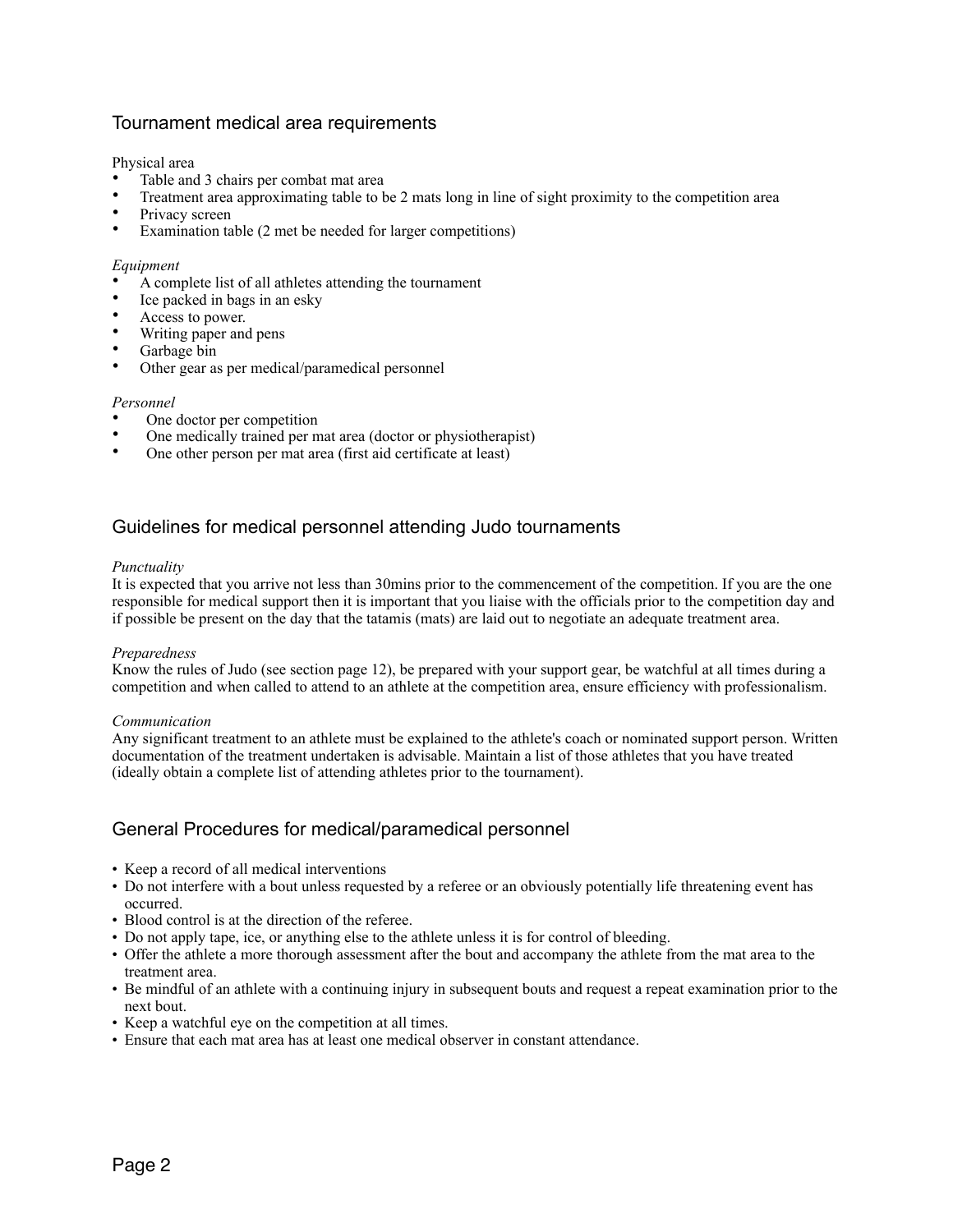# Procedure for medical recording at competitions

All significant medical related contact needs to be recorded at competitions.

On-mat blood contact can be itemised as a simple blood entry without the need for athlete detail.

On-mat injury related contact requires a medical record initiated at the point of contact. Please use the 'Off/On-Mat Tournament Injury Record' form.

The injured athlete will need to be handed over to the 'Off-mat' medical team who will initiate a detailed record (Patient Notes) as part of their medical management process.

Off-mat note recording procedure:

- 1. Immediately prior to or during initial assessment ask the athlete or the athlete's coach/carer to write demographic details on the **Patient Notes**
- 2. Complete the patient notes details after the management is completed
- 3. **Provide a copy** of the notes to the athlete and coach/carer
- 4. Make a short notation summary on the '**Off/On Tournament Injury Record'**.

## Blood decontamination

Personnel should wear gloves during treatments and change gloves between blood contacts. Clean hands between contacts. Judogis that have been stained with blood need to have that stain soaked with a fresh solution of 1% bleach (sodium hypochlorite) for 10 minutes then washed. The judogi should not be worn until the stain has been bleached out and dried.

Fresh blood stains should necessitate changing the judogi until the above procedure has been undertaken. Tatami stains should be cleaned with a neutral low sudsing detergent and wiped dry.

## Bleeding control

- A bleeding athlete will be brought to the edge of the competition area accompanied by a referee for your treatment.
- Be efficient when attending to the athlete.
- Do not use bandaids or taping that is likely to fall off.
- Circumferential taping is preferred but one must be careful to avoid restricting joint movement or blood supply. Wear gloves when handling blood, clean hands and dry afterwards. Change gloves after use.
- Dental rolls or rolled gauze strips are useful for bleeding noses. These can be secured by taping around the head.
- Be careful not to restrict breathing orifices unduly with the thing that you apply.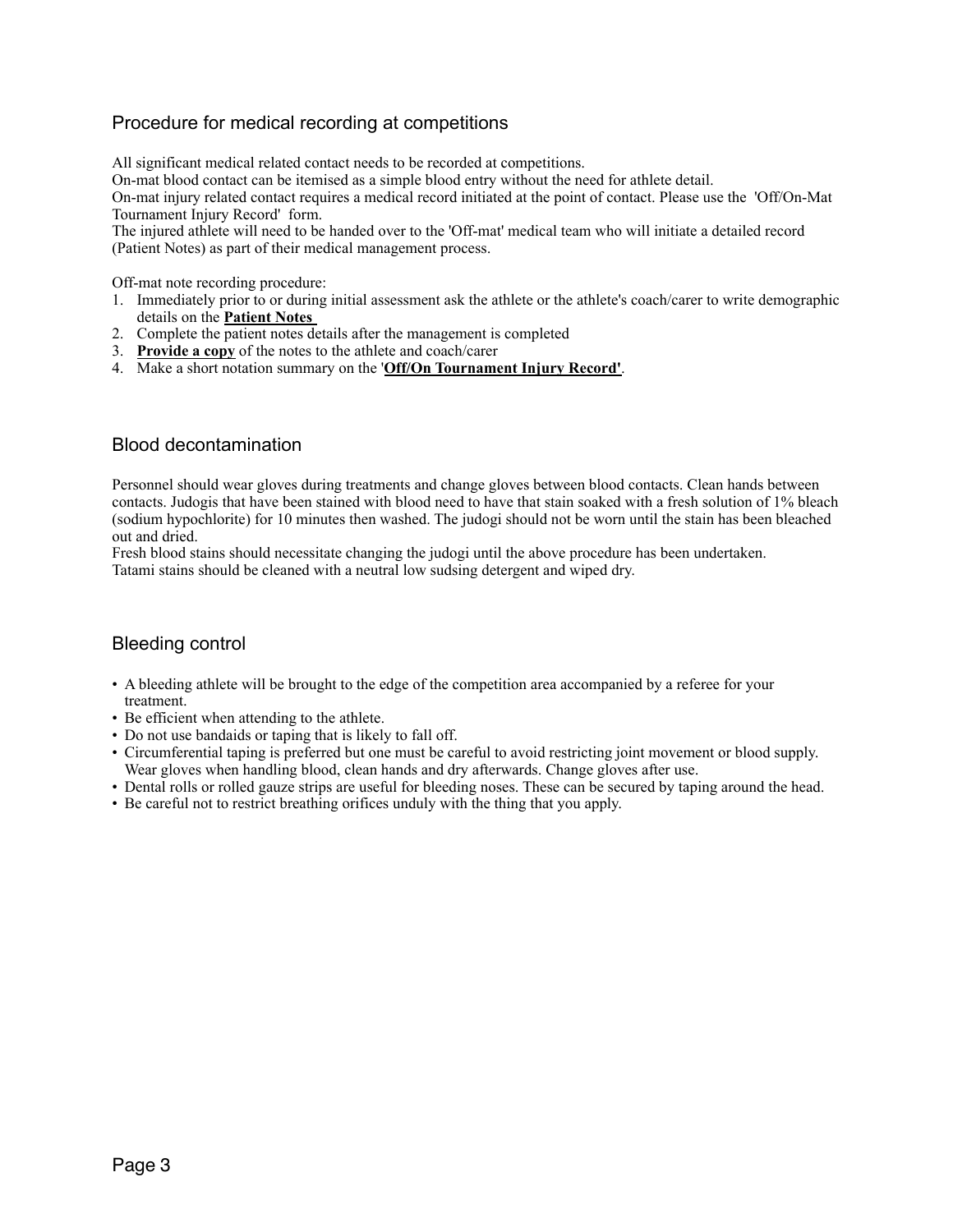# Guideline for the management of the seriously injured person

Serious injuries include - joint dislocation and fractures, any period of loss of consciousness, uncontrolled blood loss, ocular injuries, fractures including ribs and suspected major spine trauma

- When an injury is potentially serious request that the athlete withdraw from the competition. In the case of minors, be extra cautious and conservative
- Should you decide that the athlete, because of an injury, is to be disqualified then stay with the athlete and escort the athlete off the mat area and inform the referee's commission
- If the above has applied and the athlete competes again that day, inform the competition manager and request that the athlete be cleared by you prior to the next bout
- Involve the athlete's manager, coach or nominated support person in all cases that a minor (under 16 years) is treated and in all cases that a 'serious' injury has occurred or where medications are given
- Beware the athlete not fully co-operative may have had undiagnosed concussion. Quick tests of cognition will help differentiate. Request that the athlete be disqualified if concussed at any time during the competition.
- In the case of a significant cervical spine injury, do not move the athlete off the competition area unless adequately equipped and trained. Immobilise the neck prior to any assessment procedures being undertaken and proceed to cervical collar as soon as possible.

## Concussion management procedure

- Protect the cervical spine if athlete is unconscious or if you are concerned
- IMMEDIATELY REMOVE FROM PLAY
- Inform the referees' commission regarding the above.
- Perform a complete SCAT evaluation.
	- Why a SCAT?

*It provides a clearly defined and standardised process for the assessment and management of a concussed person.*

*It also allows a scoring of symptoms and signs providing objective evidence of the concussed person's condition over time.*

Use a modified 'Maddocks' score as noted:

- "What venue are we at today?"
- "What day is it today?"
- "What weight division are you competing in?"
- "Who did you compete against last ?"
- "Who is your coach?"
- Refer to the nearest hospital if persistent symptoms generally advised after 30 minutes.
- Engage the assistance of a responsible adult for constant supervision for a minimum of 24 hours.
- Advise a review by a medical professional prior to return to play.
- Provide a completed copy of the SCAT evaluation form to a responsible adult and explain the "Athlete information", "Concussion injury advice" and "Return to play".

Urgent referral to hospital will be required at any stage in the following: A GCS less than 15, deteriorating mental state, potential spinal injury, progressive mental state deterioration or new neurological symptoms or signs. Referral to hospital is required if there is ongoing concern at any stage. Medical referral will be required if there is no resolution of symptoms within 10 days.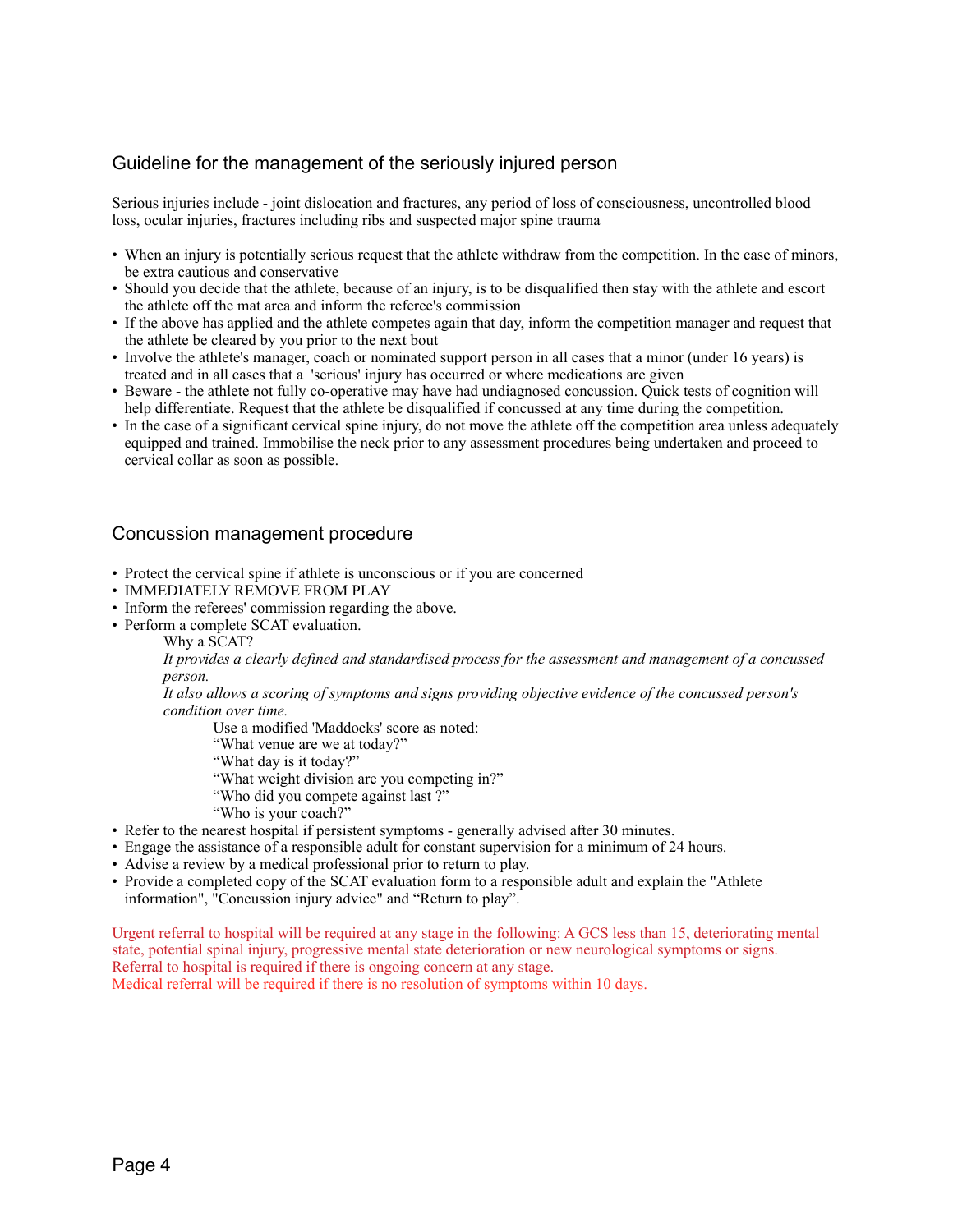# Medically required gear for competition management

IJF rules advise the following: "The LOC (local organising committee) shall provide sufficient medical treatment during the competition, including on site treatment and hospital treatment if needed. They should also provide qualified Medical personnel and arrange sufficient medical materials and equipment. A minimum of one ambulance must be at the competition venue a minimum of 15 minutes before the start of a competition day. In the absence of the ambulance the competition cannot be started."

The following is a suggested list of items that should be readily available at major competitions. It is important to liaise with the venue organisers and negotiate with this list in mind and knowing local conditions.

2: Doctor managed items

Note - this list is not exhaustive

#### 1: Venue managed items

Bandaids (small packet) Plastic Buckets (2) Spray bottles (2) Bottled water (small size 12) Disposable cups (12) Chux super-wipes (large roll) Cotton pads Bandages (12) Slings (12) Plastic bags for the ice (50) Packet of Gauze Box of Gloves large size (2) Paper towels (3) Hydrogen peroxide (1) Moist towelettes (3 small packets) Ice and esky Antibacterial hand gel or solution (3 small bottles) Paper tissues Small garbage bags (12) Tapes - assorted - for strapping (12xwide) Emergency telephone numbers Directional map to the nearest 24 hr pharmacy Directional map to the nearest hospital Directional map to the nearest medical clinic that is open Examination table Wheelchair Scoop stretcher and/or ordinary stretcher Automated defibrillator Oxygen

#### *Medical equipment:* Auroscope Ophthalmoscope Torch Pulse oximeter Sphygmomanometer Tongue depressors Glucometer Thermometer Volumatic spacer Peak flow meter Rescucitation mask Sharps container Cervical collars Script pad Writing paper and pen Suture set and sterile gloves x 2 *Drugs:* Oral rehydration powder Panadol tablets Nurofen tablets Imodium Mylanta tablets Throat lozenges Paracetamol Nurofen Methoxyflurane Ventolin inhaler Parenteral and oral Metoclopramide Parenteral and oral Buscopan Parenteral and oral antibiotics Parenteral and oral antihistamine – Promethazine Fexofenadine (Telfast or similar non-sedating antihistamine) Friars Balsam Low sudsing cleaning solution Dencorub

## 3: Mat-side medical table

Tape - assorted Hypafix/Mefix Nose plugs Gloves Small garbage bag **Gauze** Disposable towel Pouch Hand wash/antibacterial Pen **Scissors** Data record sheets

## 4: Mat cleaning

Bucket Spray bottle with water Cleaning towelettes Chux/paper wipes Gloves Plastic bags Vomit bag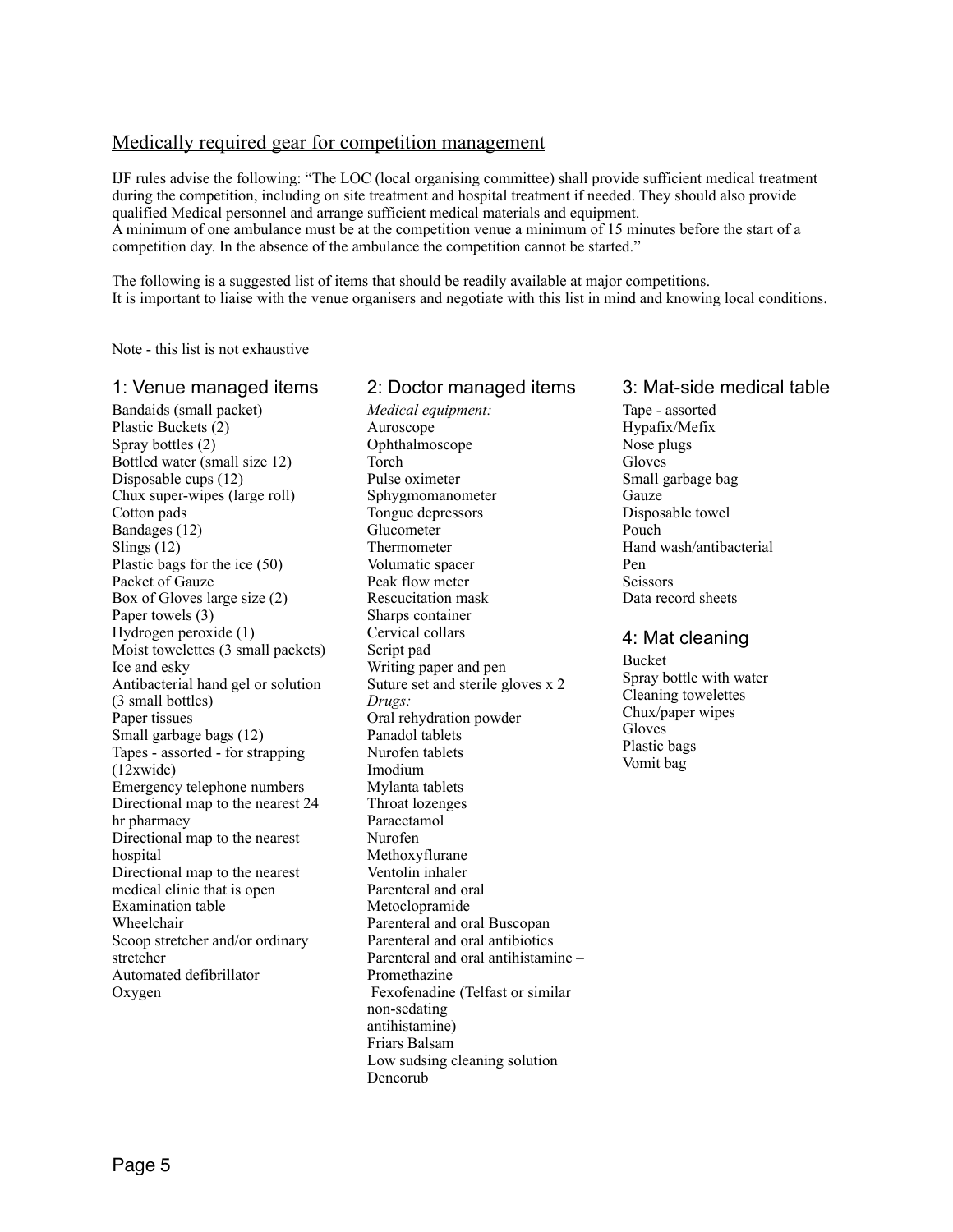# Medically relevant and judo specific general information

## Introduction

Judo is a vigorous body contact sport. It involves obtaining submission by means of throwing, pinning on the ground, arm bars and strangulations. There is no protective equipment used, but it is highly regulated and there are no weapons used. At competition level there are significant risks of blood contamination through lacerations. Injuries sustained are usually minor, however they can include fractures, dislocations and periods of unconsciousness. It is not uncommon at national competitions (where there are more than 300 competitors) to have 3 or 4 fractures, 2 or 3 dislocations and 2 or 3 athletes with unconsciousness due to concussion or strangulations. Judo players compete in age, weight and gender based divisions. 'Making weight' is a requirement that, in many cases, encourages dehydration.

It is possible to participate in the sport of Judo in a non-combative way. This would involve Kata (a choreographed form of judo).

The following advice has been developed with the above in mind and in the interest of safety.

## Medical clearance

All athletes should have a medical clearance prior to competition especially if undertaking travel overseas.

## Physical competition fitness preparation

Poor preparation prior to competition will raise the risk of illness and injury. Good preparation is the best way to succeed. Obtain from your coach a periodised pre competition training program.

## **Pregnancy**

Regular activity is recommended in pregnancy. However Judo is a high-risk sport as it carries with it a risk of trauma. It is advised that pregnant women do not compete in Judo at competition level. Those who wish to continue to train whilst pregnant should seek the advice of their obstetrician.

It is not recommended that Judo as a form of exercise be commenced for the first time in pregnancy.

# DVT(deep venous thrombosis) and Travel

Deep venous thrombosis can lead to death from lung clots. The risk is low and has been calculated at one in two million passengers. In high-risk passengers it is one in one hundred thousand passengers. High risk situations include travelling with a limb that has been immobilised (e.g. in plaster), smoking, prior DVT(s) and being on the oral contraceptive pill. Aspirin has not been shown to be protective. Compression stockings do prevent against DVT(s) but need to be fitted by a professional.

To minimise the risk of deep venous thrombosis, common sense suggestions include the following -

- Drink plenty of fluids
- Regularly mobilise ankles and massage calves
- Avoid combining sedatives and alcohol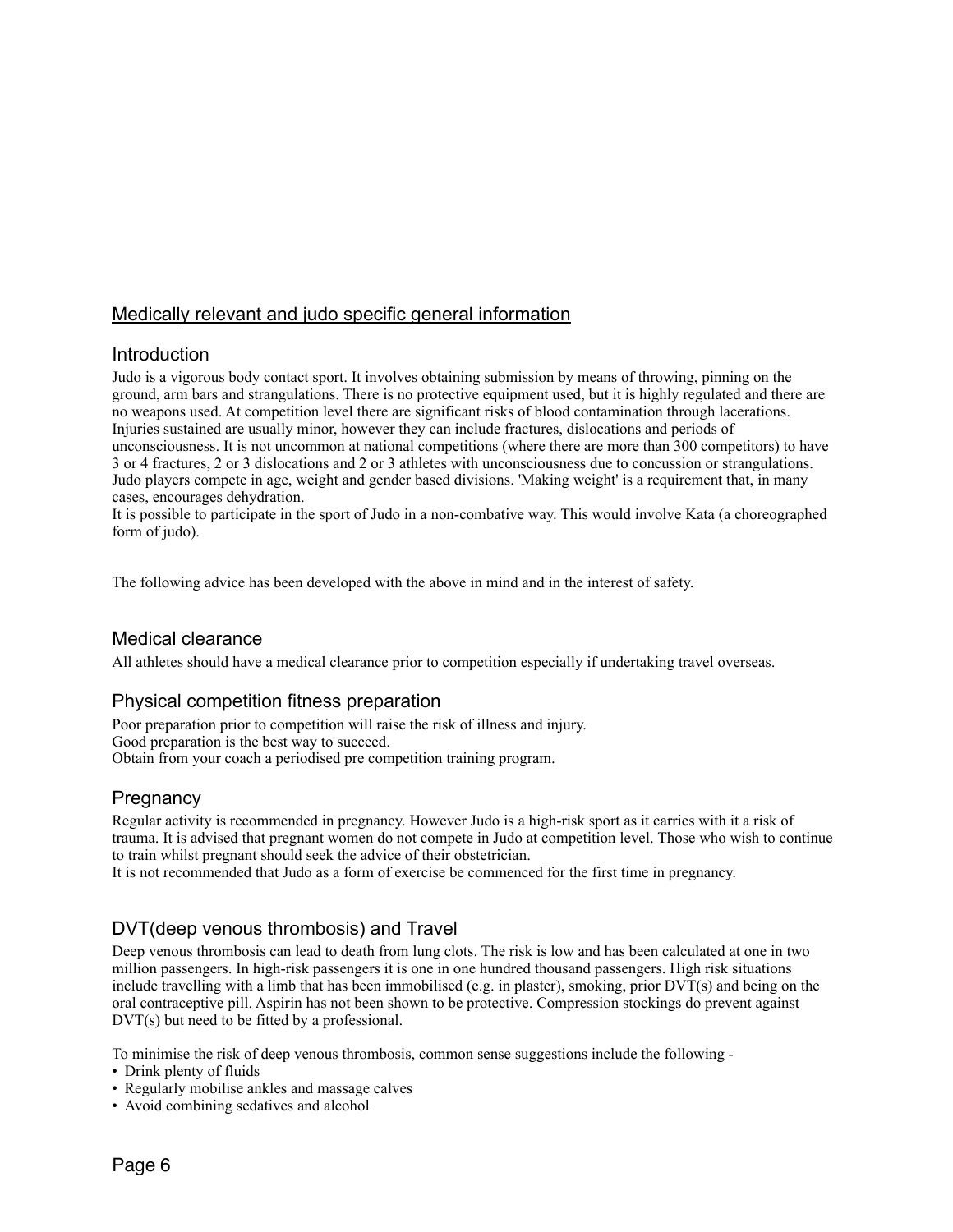- Avoid diuretics such as tea and coffee
- Wear non-restrictive clothing and avoid tight bandages
- Exercise by walking before and after travel and during stopovers
- Do not dehydrate

## Blood contact and infectious diseases

General: The risk of infectious disease transmission is low but real. Due to the not infrequent contact with blood, athletes known to have high viral load HIV, active Hepatitis B and Hepatitis C should consider not participating in Judo at competition level. Athletes competing should understand that blood spill management minimises transmission of these diseases but does not completely prevent it. However, the main methods of transmission of blood borne infections in athletes are not through sports activity, but are similar to those for the general population for example, unsafe sexual activity and sharing needles. Therefore efforts to prevent these infections among athletes should also be focused on the prevention of these "non- sporting" methods.

Research papers from Japan, report HBV transmission in sport.

Kashiwagi *et al* reported an outbreak of hepatitis B infection in a high school sumo wrestling club. Five of 10 members of the club developed hepatitis B during one year. The authors identified an asymptomatic HBV antigen-e positive carrier as the source of infection. They suggested that HBV was transmitted from the carrier to the others through skin cuts and abrasions caused by wrestling. Wrestlers in that club were known to continue to wrestle even when they were injured and bleeding from skin wounds.

HBV is resistant to drying, ambient temperatures, simple detergents, and alcohol and can be stable on environmental surfaces for at least seven days.

Hence transmission of HBV can occur via inanimate objects—for example, environmental surfaces. Therefore the risk of HBV transmission in sport is probably greater than that of other blood borne infections.

It has also been suggested that blood borne infections may be transmitted through sharing a water container, because bleeding around the mouth is common in contact sport. Therefore it is recommended that water containers should be available individually for each player in contact sports. Athletes should use squeeze water bottles which they do not put in their mouth.

#### Doping and drug abuse:

Blood borne infections can be transmitted through blood doping. There is also a risk from sharing needles which may be associated with drug abuse in sport. Injectable drugs used in sports include steroids, hormones, and vitamins.

#### Sexual activity:

Blood borne infections can be transmitted through sexual activity. Having homosexual sex with men and having multiple partners are the most significant risk factors for these infections. However, the most common method of transmission of HBV during adulthood is heterosexual contact with an infected individual (because this exposure occurs most commonly), followed by injected drug abuse, and then homosexual contact. There is no firm evidence that transmission of blood borne infections among athletes through sexual activity is more common than for the general population.

#### Preventative management:

Athletes, their families, healthcare providers, coaches, officials, and others involved in sports should be educated. Vaccination for blood borne disorders is only possible against Hepatitis B and A infections. Children are often provided with the opportunity to be vaccinated against Hepatitis B through childhood immunisation programs.

#### On the spot management:

- All wounds and injuries should be promptly detected and reported by athletes and coaches
- Use proper equipment—for example, gloves
- Promptly and appropriately treat bleeding sports injuries
- Clean the blood from wounds with soap and water or an antiseptic
- Remove athletes with bleeding injury, (not minor cuts or abrasions), from the dojo as soon as possible
- Promptly change significantly blood soaked uniforms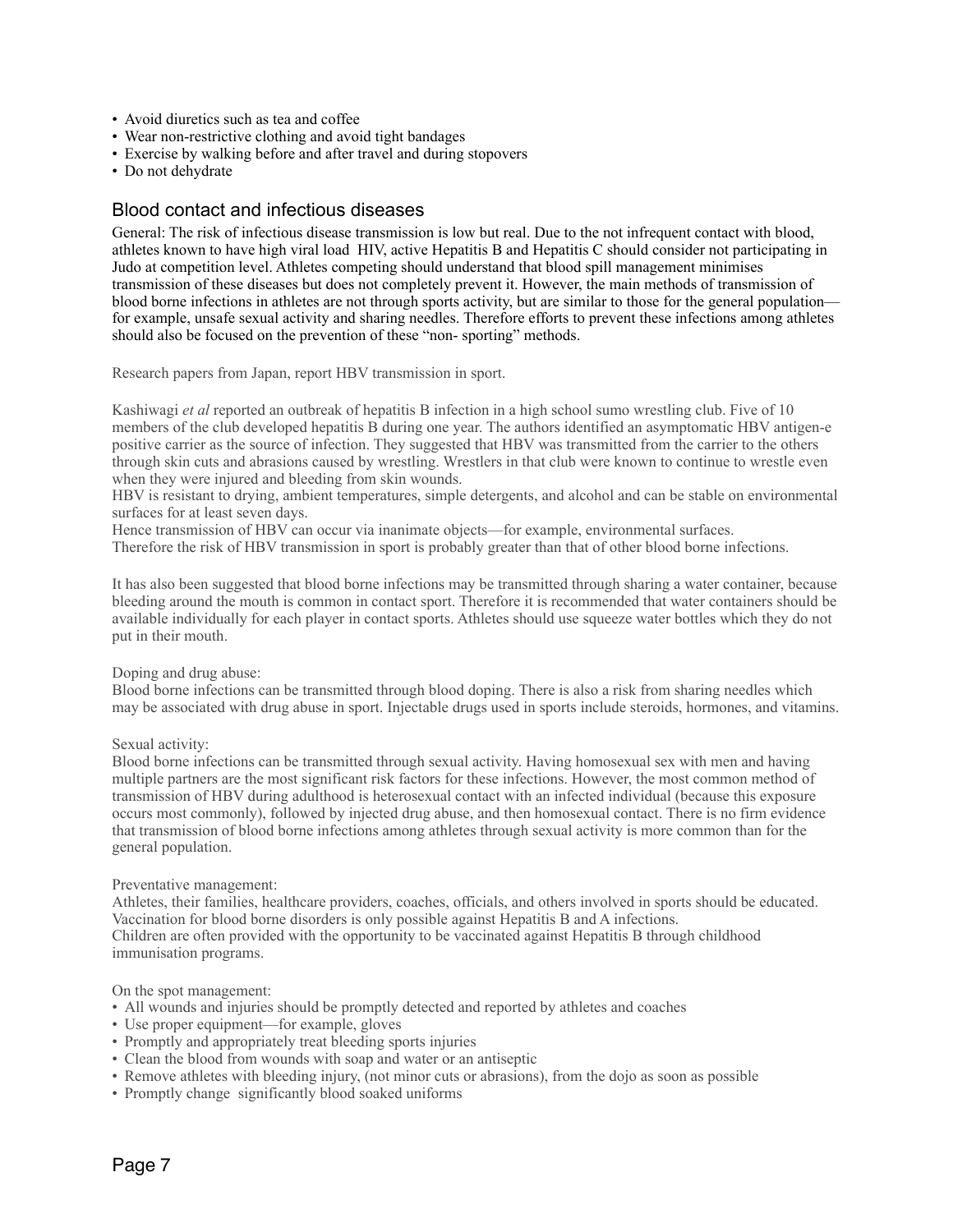- The item must be cleaned and dried appropriately (using disposable cloths and a fresh solution of one part household bleach to ten parts water and then allowed to fully dry)
- Any contaminated equipment that cannot be adequately cleaned should be removed from the sports activity area
- Any skin injuries acute or chronic—for example, abrasions, cuts, or oozing wounds—should be covered during sports activities with an occlusive dressing until complete healing has taken place.

It is recommended that the healthcare provider follow the guidelines provided by WHO on universal precautions.

#### *Other transmissible infections - general discussion and management*

General: Be considerate to your fellow judokas. Infections can be transmitted. Transmission can be prevented.

Wound infections (staphylococcus, herpetic mouth ulcers):

- Cover up open wounds
- Consider a medical review

#### Gastroenteritis prevention:

- Wash or disinfect hands regularly
- Do not share water bottles
- Notify your manager for isolation and treatment
- Hydrate
- Seek medical advice if unwell

Upper airway infections ( common cold, flus etc):

- Wear a mask
- Hand over your mouth when you cough
- Wash/disinfect hands prior to handling food

Mosquito borne diseases and other travel infections:

These include Zika virus, Malaria,Cholera, Typhoid, Rabies etc and are region specific.

Please check with your trusted medical practitioner for relevant advice regarding your travel destination

## Travel Vaccinations

All judo athletes should have up to date vaccinations against Hepatitis B and Tetanus.

It is also recommended that other vaccinations be up to date relevant to the travel destination. Please check with your usual doctor.

## Injury prevention

Attending competition with the following can lead to an increased risk of serious injuries:

- An anaesthetised joint
- A spinal injury
- A major joint injury (knee, shoulder and elbows)
- A febrile illness
- Being nauseated
- Being under the influence of drugs or alcohol
- A suspected rib fracture
- Being more than mildly dehydrated (more than 2% bodyweight)

Please note that this is not an exhaustive list.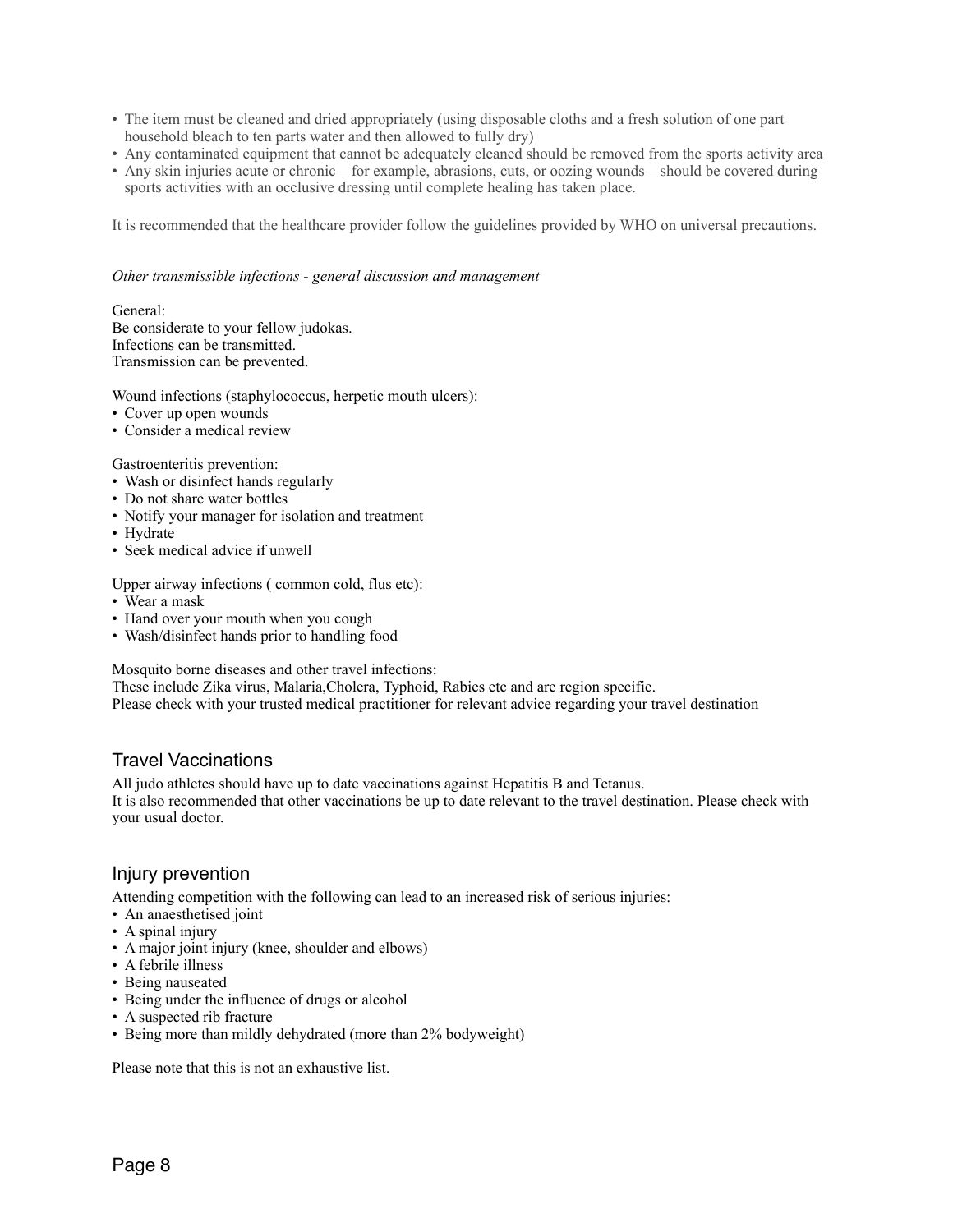## Mouth guards

Whilst mouth guards can prevent dental injuries, they do not necessarily prevent concussion and they carry a risk of upper airway obstruction in the unconscious person. In Judo this is especially relevant as the sport does involve the use of strangulation techniques which not too infrequently do lead to loss of consciousness.

The IJF does not allow the use of mouthguards during competition.

In Australia, mouthguards are allowed under strict conditions. Check the sporting code for detail.

## Drugs in sport

Taking supplements may put you at risk of serious sanctions as doping can occur inadvertently.

It is your responsibility to know your restrictions about the use of drugs in Judo. Ignorance is no excuse.

*Prior* approval in all situations of banned substances is needed unless medically deemed for the management of an emergency. In that situation notification at the earliest convenience is required.

Athletes who require the legitimate use of the banned or restricted substances need to apply to JFA for a TUE. On-line resources:

- 'WADA'
- 'GlobalDro'

# Concussion General Information

Loss of consciousness is not a universal feature of concussion.

Trauma can be indirect and may not necessarily involve obvious direct head contact.

Mild concussion is where consciousness is preserved. There is a transient confusion and disorientation unaccompanied by any amnesia or headache, dizziness or lack of coordination.

Moderate concussion has associated loss of consciousness and reverses completely within several seconds. There may be transient neurological signs. There may be temporary confusion after recovery with some degree of pre and post amnesia. Post-traumatic amnesia level is a guide to the severity of the concussion. There may be personality changes. Persistence of symptoms past 30 minutes is a recommendation of formal assessment in a hospital environment.

Severe concussion is associated with longer periods of loss of consciousness (more than 1 minute), with more headache, dizziness, and amnesia. Persistence of symptoms past 24 hours is significant and will require further investigation.

Concussion should be suspected if one or more of the following visible clues, signs, symptoms or errors in memory questions are present.

- 1. Visible clues of suspected concussion
- Loss of consciousness or responsiveness
- Lying motionless on ground / Slow to get up
- Unsteady on feet / Balance problems or falling over / Incoordination Grabbing / Clutching of head
- Dazed, blank or vacant look
- Confused / Not aware of plays or events

#### 2. Symptoms of suspected concussion

| • Loss of consciousness    | Irritability           | • Balance problems     |  |
|----------------------------|------------------------|------------------------|--|
| • Dizziness                | • Amnesia              | • Feeling slowed down  |  |
| • Nausea or vomiting       | • Nervous or anxious   | • More emotional       |  |
| • "Pressure in head"       | • Sensitivity to noise | • Sensitivity to light |  |
| • Difficulty concentrating | Headache               | • "Don't feel right"   |  |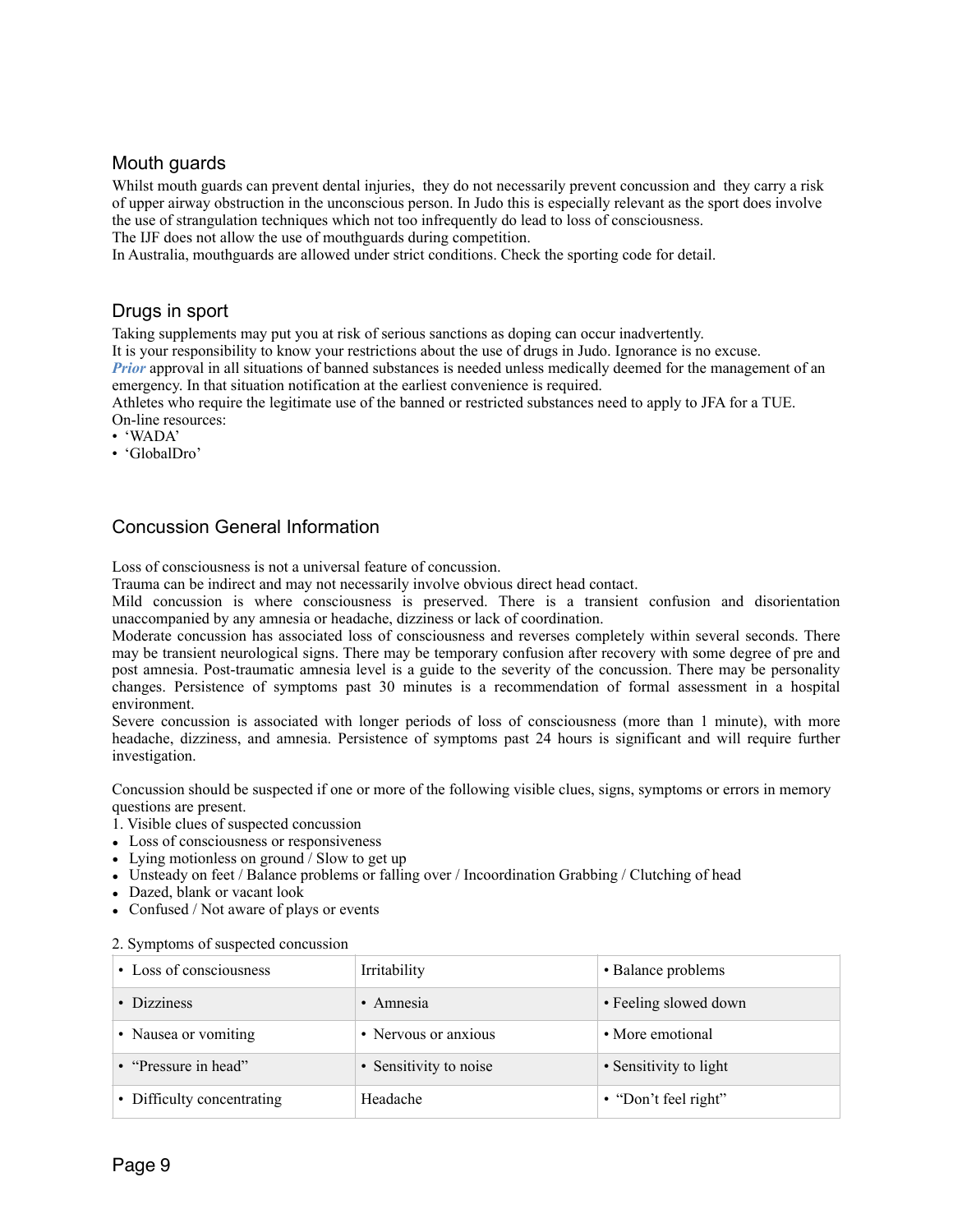| • Feeling like "in a fog" | <b>Sadness</b>    | Blurred vision           |  |
|---------------------------|-------------------|--------------------------|--|
| • Drowsiness              | $\cdot$ Confusion | • Seizure or convulsion  |  |
| • Fatigue or low energy   | • Neck Pain       | • Difficulty remembering |  |

## 3. Memory function

Failure to answer any of these questions correctly may suggest a concussion:

| • "What venue are we at today?"                | • "Who did you compete against last?" |
|------------------------------------------------|---------------------------------------|
| • "What day is it today?"                      | • "Who is your coach?"                |
| • "What weight division are you competing in?" |                                       |

# Judo specific concussion stepwise return to play recommendations

The following recommendations for the management of concussion is a minimum standard and should not preclude specialist recommendations.

First concussive episode Advise a graduated return to play. Rest from exercise/ exertion until symptoms have completely resolved for 1 week Aerobic exercise 1 week (no randori, no strength training, avoid being thrown) Light randori 1 week Club based shiai 1 week Competition after medical clearance If at any stage there is a return of symptoms then return to previous rehab stage. If unable to progress past first stage then seek medical advice. If persisting medical symptoms despite rest them seek medical advice.

Second episode of concussion within 12 months Obtain medical review prior to commencement of the graduated exercise program. Progress rehab as above but with 4 week interval of progression.

Third and subsequent episode of concussion within 12 months Seek specialist advice Not for competition for 12 months. Return to play only after medical clearance. If symptoms recur then seek medical advice and ensure follow up is arranged.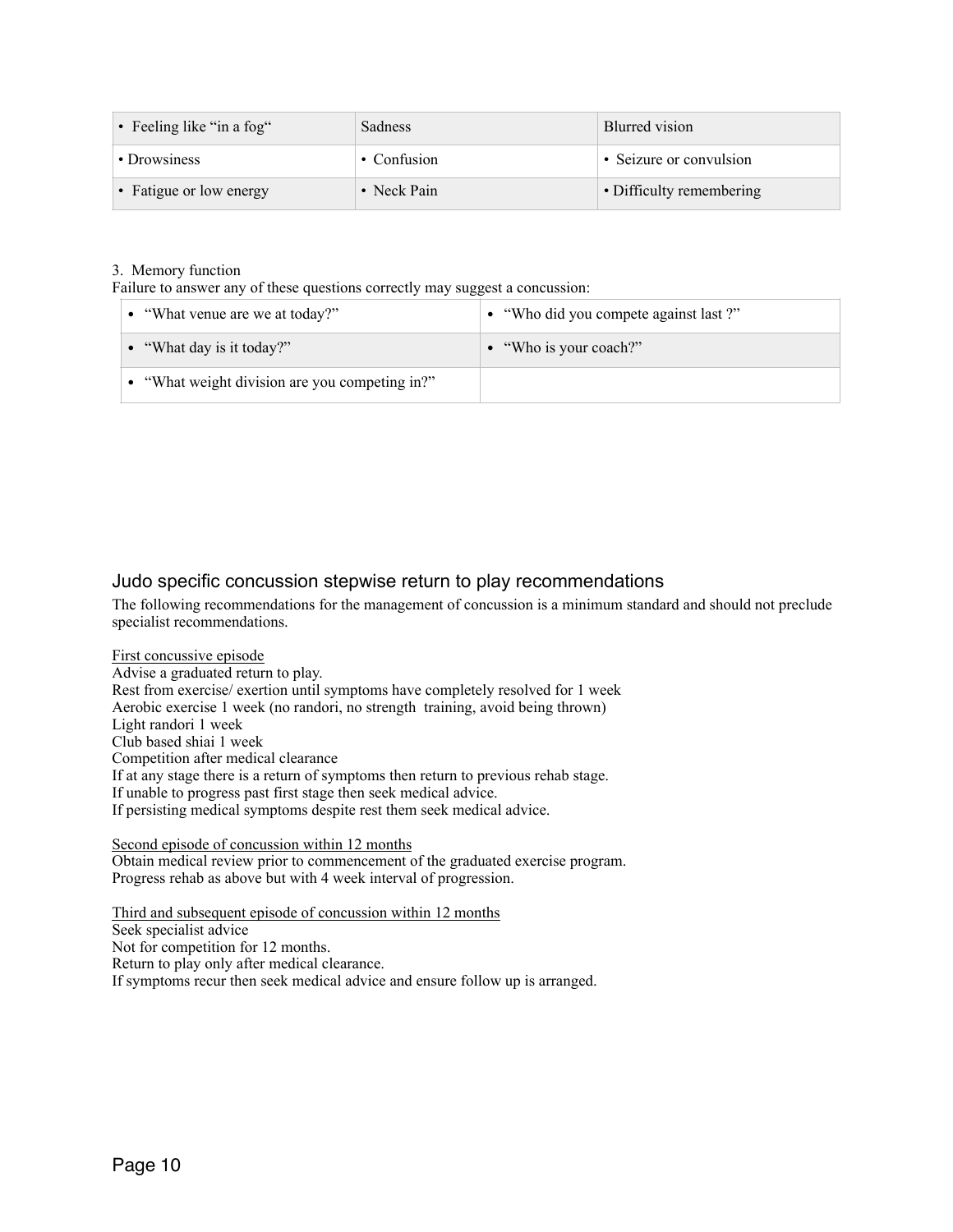# Making weight

All coaches who manage athletes with significant weight loss requirements pre-competition are urged to adhere to safe practices.

Rapid weight loss and its associated dehydration (in a period of less than 3 days), especially when more than 2% bodyweight is lost, has been linked to serious illness and is to be avoided. Headache, irritability, poor concentration, tiredness and unsteadiness can be symptoms of severe dehydration and can precede death from heat stress in the context of overexertion.

#### Guidelines:

Pre-season: Make a determination as to a minimum weight that athletes are allowed to reach. Judo does not have mandated recommendations, however as an example, wrestlers in the US have a 'minimum weight set at 5% body fat for men and 12-14% for women.' and 'they are only allowed to lose a maximum of 0.9 kg/wk from the start of the pre-season to the date of their competition. For example, a 78 kg male wrestler is assessed as having a % body fat of 7.8%. Therefore, his fat free weight is -  $78 - (78 \times 7.8\%) = 78 - 6.9 = 71.9$  kg Minimum weight = 71.91/0.95 = 75.7 kg. Therefore, this athlete is not allowed to fight in a weight category below 75.7 kg'.

Pre-Competition: Weight loss in this phase should be done slowly and as a general rule be not more than 0.5 kg a week. A dietitian should be consulted in cases requiring greater weight loss and especially if their lean weight is above their competition weight in the 6 weeks pre-competition.

Immediate pre-competition: An athlete should be within 2% (non-dehydrated weight)of his/her competition weight in the 3 days preceding it.

Managers and coaches are advised against encouraging athletes to make weight outside the above recommendations.

Recommendations for urgent medical attention:

Symptomatic athletes (those with headache, irritability, poor concentration, tiredness and/or unsteadiness), especially those who have dehydrated, should be assessed by a medical officer as a matter of urgency. Be especially vigilant in hot humid environment. Be aware that thirst is a late symptom of dehydration.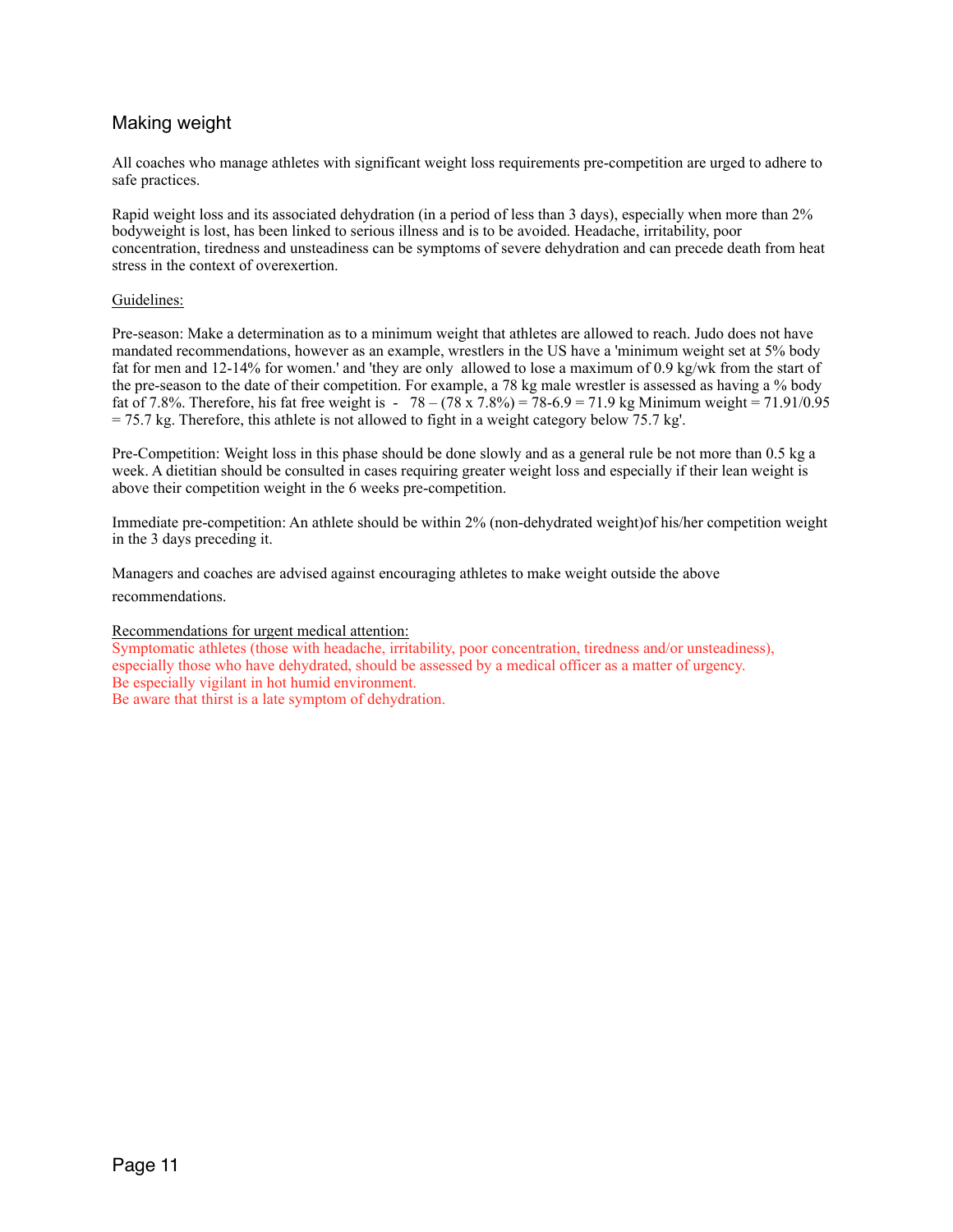# Further reading

## Making weight

"http://www.ausport.gov.au/ais/nutrition/factsheets/body\_size\_and\_shape/weight\_making\_sports"

JFA rules relevant to competitions "http://www.ausjudo.com.au"

IJF Rules relevant to competitions "http://www.ijf.org/rules"

## Infectious diseases

- Br J Sports Med 2004;**38**:678-684 doi:10.1136/bjsm.2004.011643
- **American Academy of Pediatrics**. Human immunodeficiency virus and other blood-borne viral pathogens in the athletic setting. *Pediatrics*1999;**104**:1400–3.
- WHO guidelines: "http://www.who.int/hiv/topics/precautions/universal/en/"

#### SCAT (version 5)

AntiDoping "https://wada-main-prod.s3.amazonaws.com/wada-guidelines\_tue-v7.0-en.pdf.pdf" GlobalDRo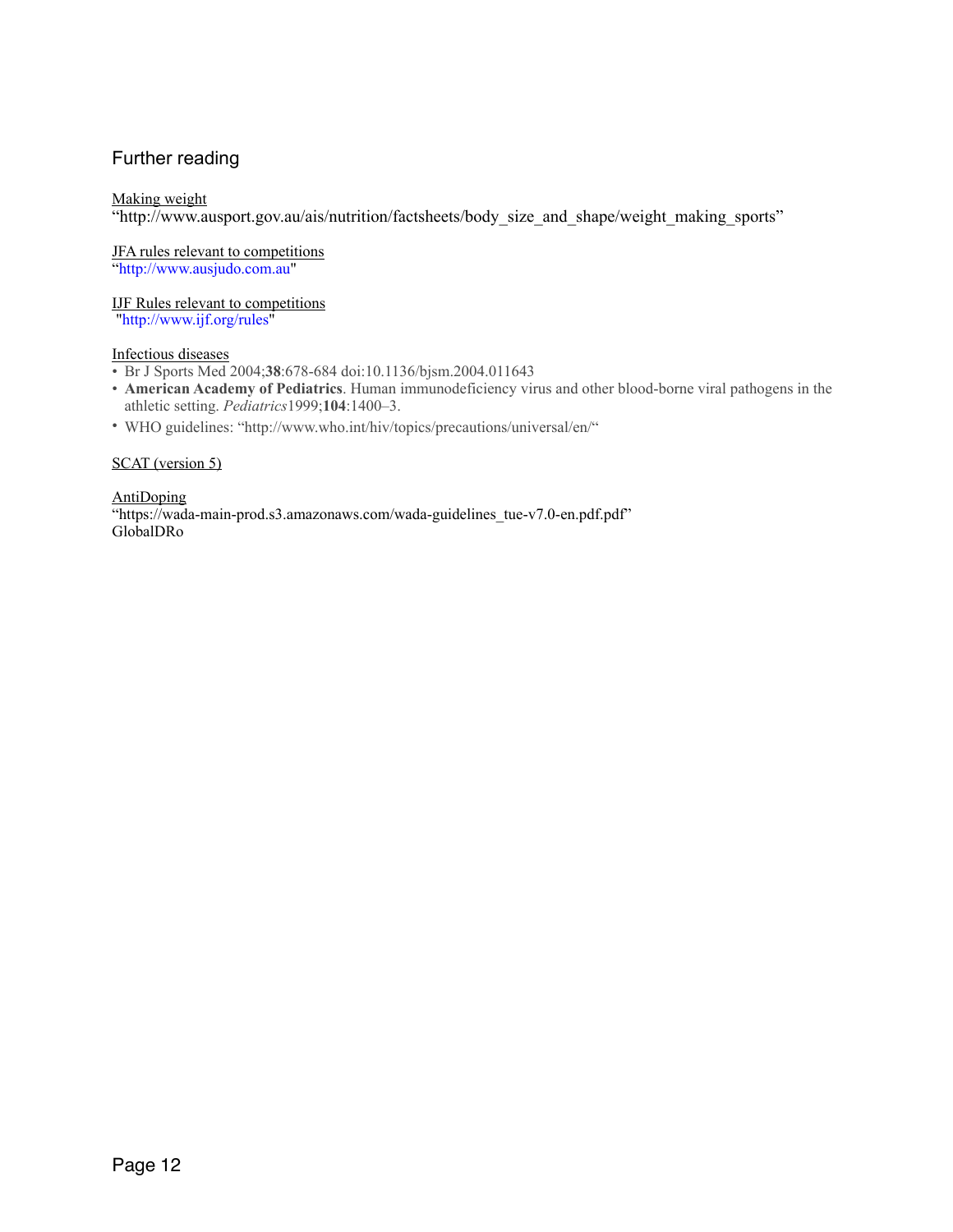# Attachments

- 1. Judo Injuries a retrospective analysis
- 2. Patient Notes worksheet
- 3. Off mat tournament injury record worksheet
- 4. Medical release form injury
- 5. Agreement to continue in the competition after strangulation
- 6. Concussion advice card and Concussion return to play advice
- 7. Ice treatment advice sheets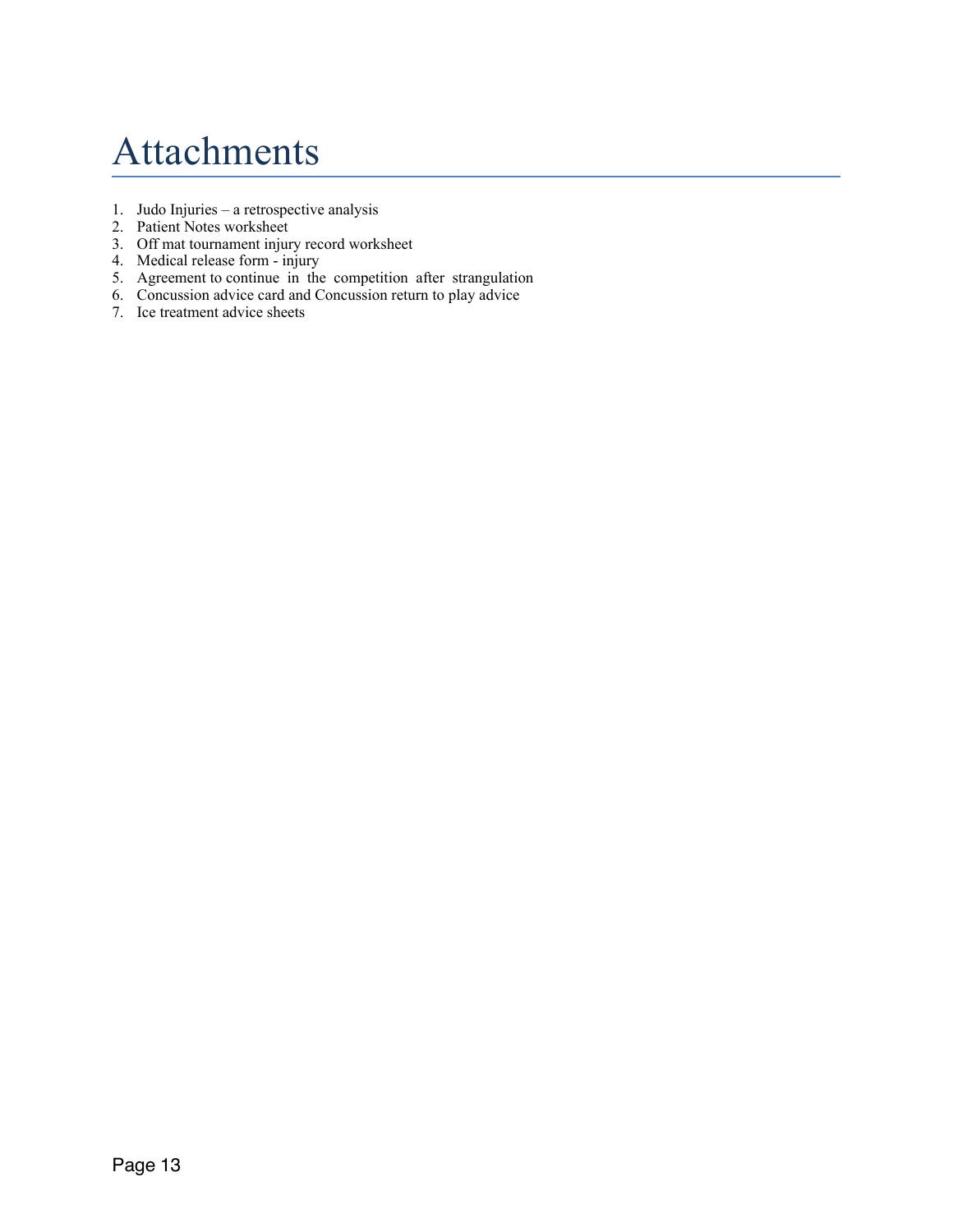# Judo injuries

# *A retrospective analysis of injuries at national competitions in Australia*

## *Introduction*

Judo is a contact sport and as in any body contact sport injuries do occur.

Judo simplified is wrestling whilst wearing a suit. A judo player (judoka) will win by throwing a person onto their back, holding them on the ground for 20 seconds or by obtaining a submission either through a strangulation or an elbow joint lock technique.

Judo specific referees enforce rules that protect the judo player from significant injury.

These competitions are usually held over a weekend with judokas separated into different age, gender and weight categories.

The following statistics have been collated from figures collected over 21 competitions held from the period of 1996 to 2011. There has been no attempt to separate the statistics into the various categories mentioned and whilst this is a deficiency one can still get an idea of the risks inherent in the sport.

## *Results*

Blood contact risk is calculated at around 3% per bout.

The fracture risk is calculated at 0.38% per bout and dislocations at 0.15% per bout.

Table: Fracture number and type



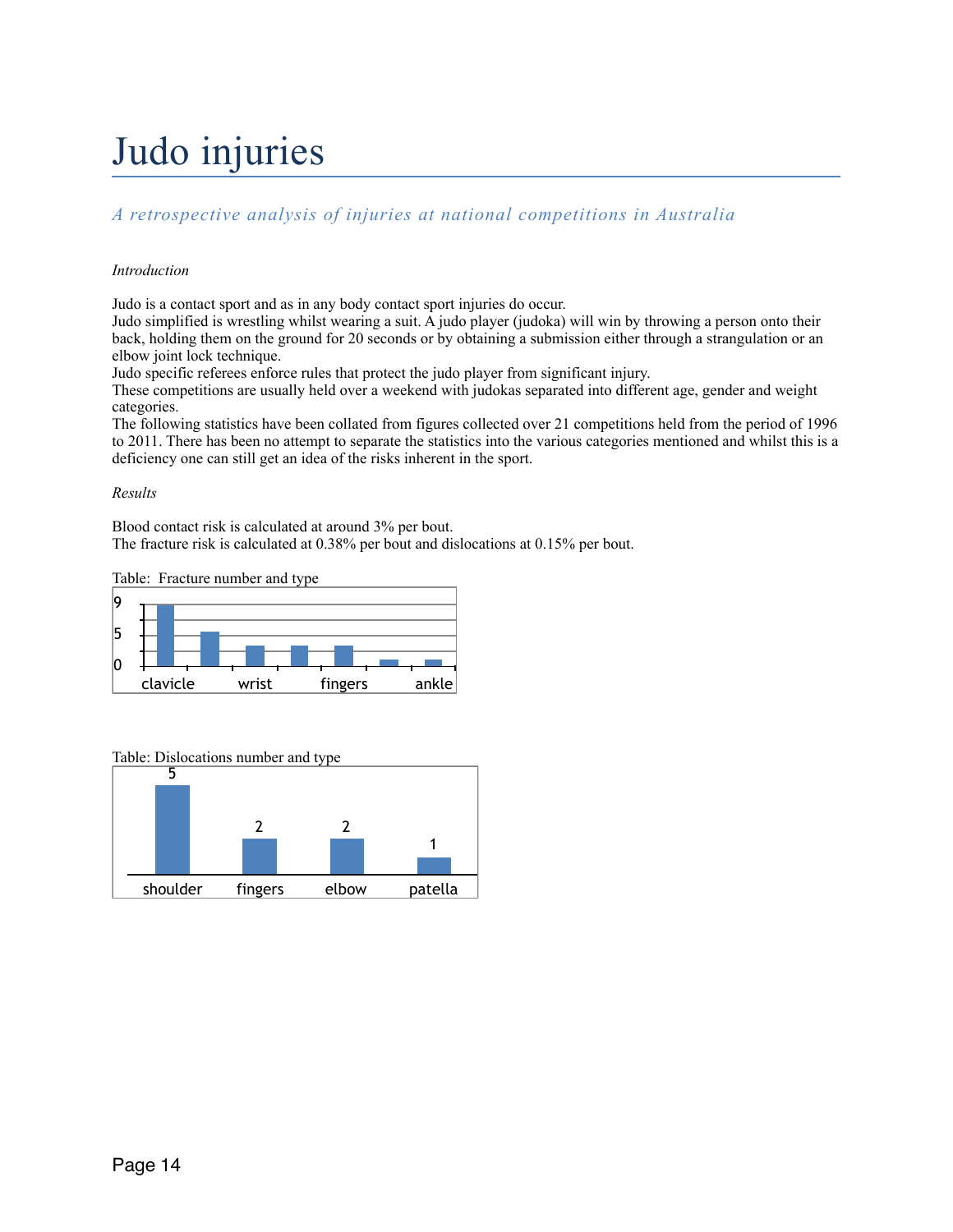Injuries have been grouped together in the following table. As a whole the incidence is at a rate of 5.8% per bout. Table: Injuries total number and type

| Injury type                                   | Percentage |
|-----------------------------------------------|------------|
| Shoulder                                      | 12%        |
| Knee                                          | 10%        |
| Elbow joint all                               | 8%         |
| Concussion                                    | 8%         |
| Spine - Cervical not fracture                 | 8%         |
| Spine - Lumbar incl. pelvis (not<br>fracture) | 7%         |
| Chest wall - ribs                             | 5%         |
| Hand incl. nail                               | 5%         |
| Ankle joint                                   | 4%         |
| Spine - Thoracic not fracture                 | 4%         |
| Wrist                                         | 3%         |
| Chest wall - incl. clavicle                   | 3%         |
| Eye                                           | 3%         |
| AC joint                                      | 2%         |
| Soft tissue - other                           | 2%         |
| Chest wall - incl. sternum                    | 2%         |
| Foot                                          | 2%         |
| Lower limb - not joint                        | 1%         |
| Strangulation - with<br>unconsciousness       | 1%         |
| Ears                                          | 1%         |
| Hyperventilation                              | 1%         |
| Nose - complex                                | 1%         |
| Strangulation with a convulsion               | 1%         |
| Abdomen - blunt trauma                        | 1%         |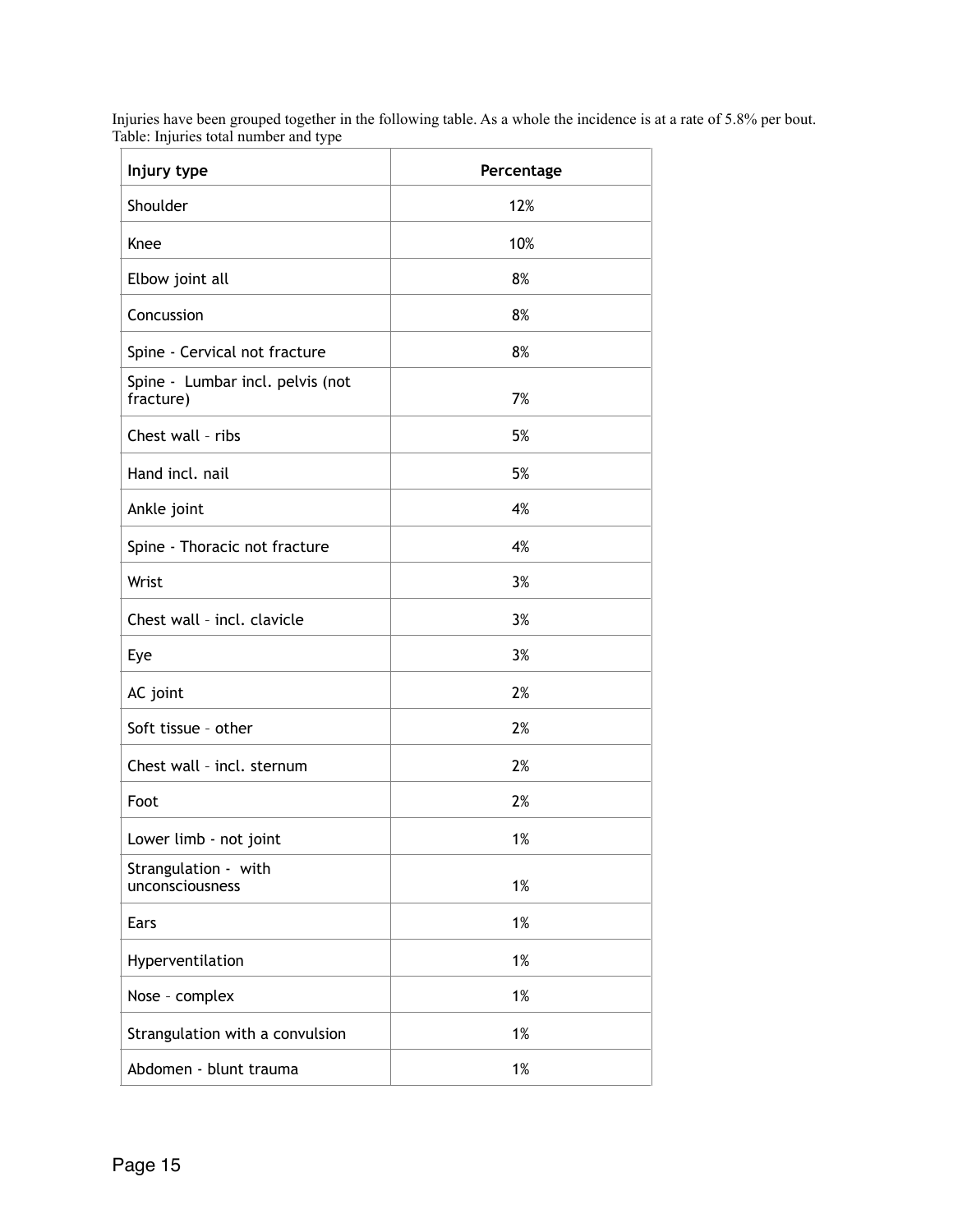| Upper limb - not joint | 1%      |
|------------------------|---------|
| Asthma                 | 1%      |
| Vasovagal              | 1%      |
| <b>Hips</b>            | $~1\%$  |
| Scrotum                | $< 1\%$ |
| <b>TMJ</b>             | $< 1\%$ |
| Vomit - at contest     | $~1\%$  |

#### *Discussion*

The single most common contact injury that medical support personnel will have to deal at a judo competition is blood control. Lip, nose and finger nail bleeding predominate. As there is no duty of disclosure by the athlete with regards their immunity or infectivity of the blood born Hepatitis B, C or HIV viruses, the skill of the medic is to control the bleeding in a safe and secure way that will allow the competitor to complete the particular bout in a low contaminant environment. In general lacerations are secured with circumferential taping and modified dental cotton rolls are inserted intra-nasally in the case of epistaxis.

The fractures that occur are generally upper body and ankle. These reflect the nature of the sport where an opponent is being thrown from body height and occasionally landing together with the additional weight of their competitor. The ankle injuries that occur reflect the use of foot sweeping techniques amongst others.

The dislocations that occur also reflect the type of techniques used in the sport. Of special mention is the elbow dislocation which is perhaps the most preventable of all injuries. They usually occur as a result of the judoka throwing their arm out reflexively in order to prevent a fall. They are spectacular in their presentations and extremely painful. They invariably do not occur when an elbow lock is applied.

The soft tissue injuries noted show a similar distribution including shoulder, knee followed by soft tissue spine injuries. An observation of mine is that a significant proportion of the injuries seen are pre-existing although no data has been collected to corroborate this statement. No spine fractures have been confirmed but remain a risk and a challenge for acute management. The majority of non-dislocation elbow injuries are a result of elbow locks. Some athletes prefer to risk an elbow injury and not submit in the hope that a referee will temporarily stop a match, however, the majority of injuries occur as part of the normal course of an elbow lock being applied. Concussion occurs at an incidence of 8% of all injuries. Whilst there have been no deaths, nor significant intracranial events in Australia at these Judo tournaments and we have no have no way of documenting minimal brain injury.

It is also a common held belief that strangulation to unconsciousness even when followed by a convulsion is a benign condition and should not preclude a return to play on the same day.

#### *Conclusion*

Judo is a contact sport where strong forces are generated at close range with a not insignificant possibility of serious injury. At major Judo tournaments in Australia, where more than five hundred athletes of different ages compete, medical personnel should expect to have to manage approximately thirty athletes with various soft tissue injuries as well as the occasional fracture and dislocation. It is essential that those personnel have good systems in place to manage these injuries.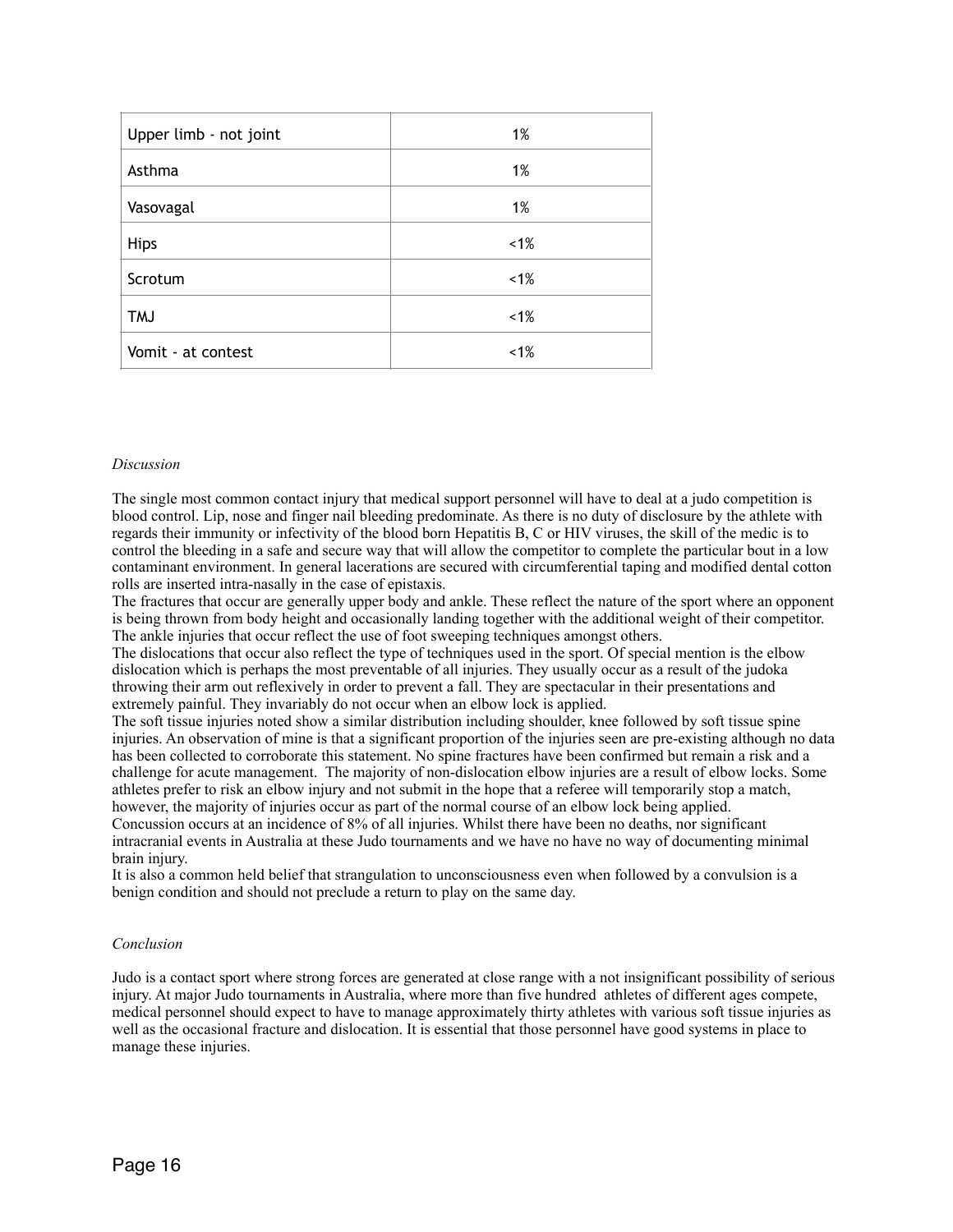# Judo competition Injury/Illness form

| Date: Event and Venue:                                        |      |                 |            |
|---------------------------------------------------------------|------|-----------------|------------|
| Name: Sex: M/F (circle)                                       | Age: |                 | $D.O.B:\_$ |
|                                                               |      |                 |            |
| Country/State of origin: Preferred language: Weight category: |      |                 |            |
| Carer/Coach/Manager (circle) Name: Phone: Phone: Phone: 2014  |      |                 |            |
| Injury type: New/Old (circle)                                 |      | Time of injury: |            |
|                                                               |      |                 |            |
|                                                               |      |                 |            |
| Examination:                                                  |      |                 |            |
|                                                               |      |                 |            |
|                                                               |      |                 |            |
|                                                               |      |                 |            |
|                                                               |      |                 |            |
|                                                               |      |                 |            |
|                                                               |      |                 |            |
|                                                               |      |                 |            |
|                                                               |      |                 |            |
|                                                               |      |                 |            |
| Observations:<br>time:                                        |      |                 |            |
|                                                               |      |                 |            |
| time:                                                         |      |                 |            |
|                                                               |      |                 |            |
| time:                                                         |      |                 |            |
|                                                               |      |                 |            |
| time:                                                         |      |                 |            |
|                                                               |      |                 |            |

Medical carer signature:

Name and contact details: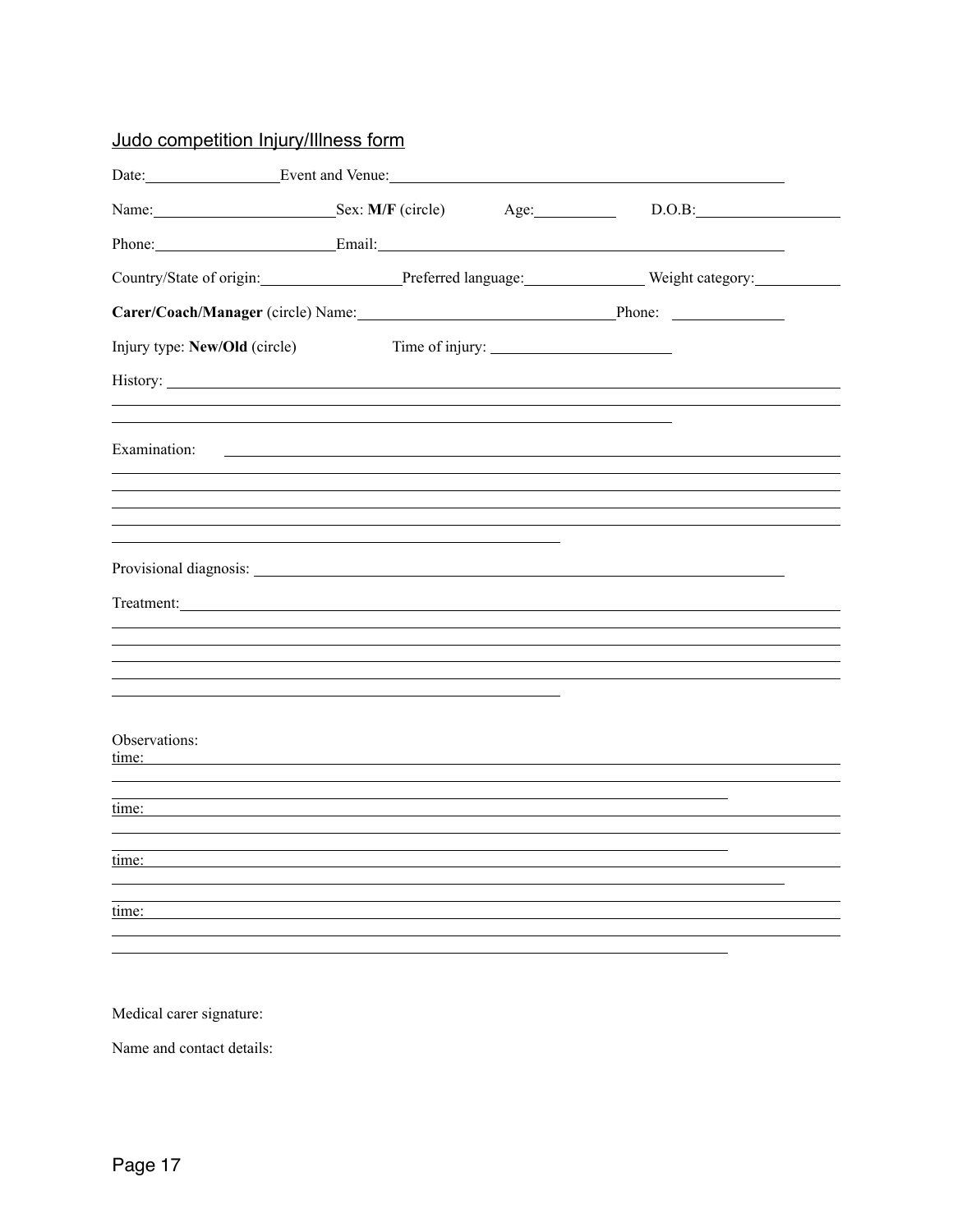# Medical release form - injury

*This form is only to be used for non-life threatening injures, including joints, where the athlete chooses to continue in the competition against medical advice.*

*It is not to be used for concussion, cervical spine injuries or where the sporting code specifies cessation of competition.*

Date:

I, **understand that I have sustained the following injury:** 

I understand that there is a high chance that I will re-injure myself should I choose to continue in this competition and that I may worsen the injury to an unspecified degree.

I have decided to continue to compete.

Name:

Signature:

Witness name: (team coach, team manager, or other consenting adult)

Witness signature: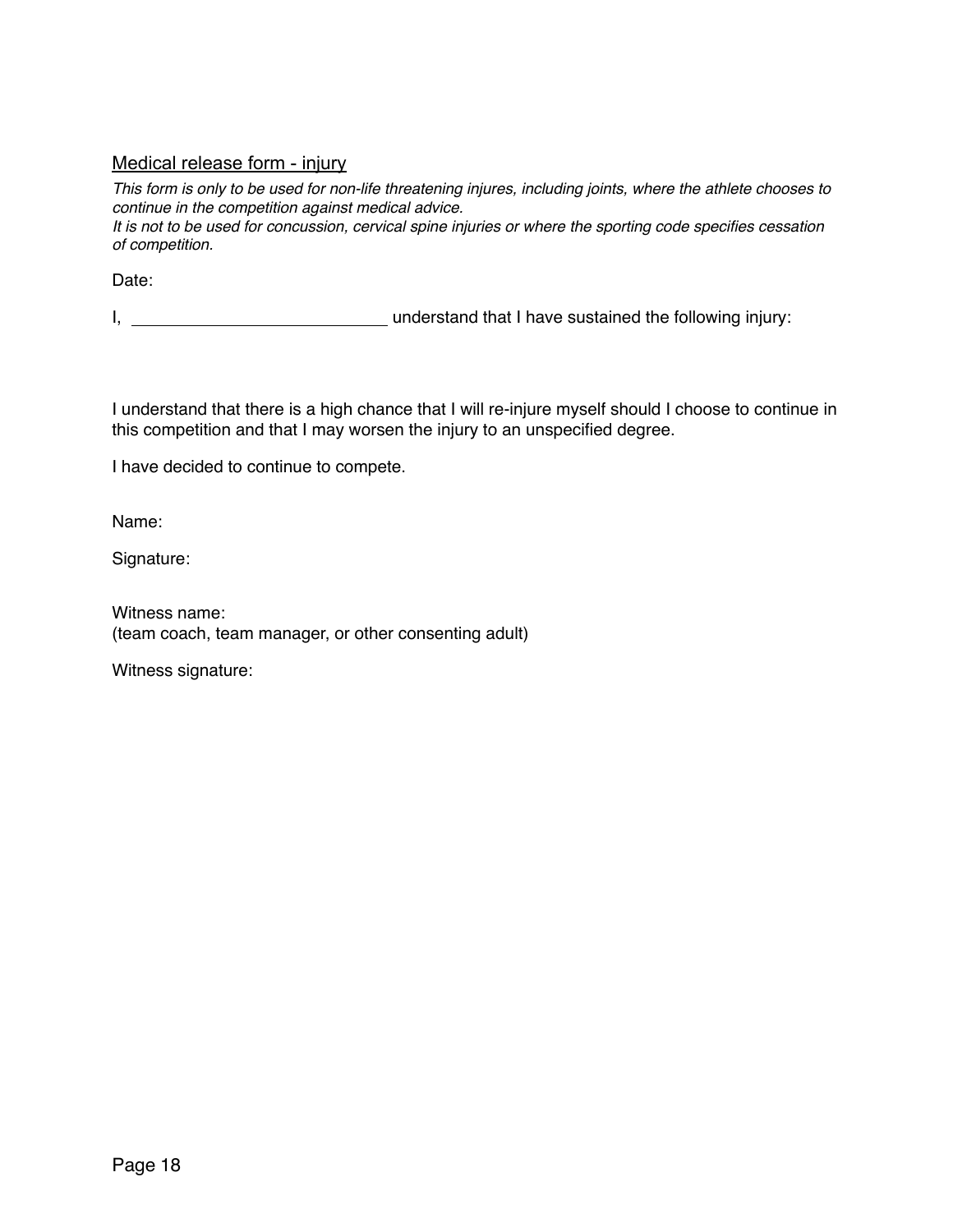# Agreement to continue in the competition after strangulation

Current advice is that unconsciousness, when caused by shime-waza that is applied in the controlled environment of judo at competitions, is associated with full and rapid recovery even if a convulsion has occurred. Also it appears, based on current evidence, that there are no long term consequences. However it is important to note that there have been no validated studies on the possible long term issues. If you understand this statement and wish to continue to compete in this competition please sign below. Be aware that you will not be allowed to continue further if unconsciousness due to shime-waza occurs more than once at this competition.

Athlete name:

Carer/Coach name (if relevant):

Athlete or Carer/Coach signature:

Witness name:

Witness signature:

Date: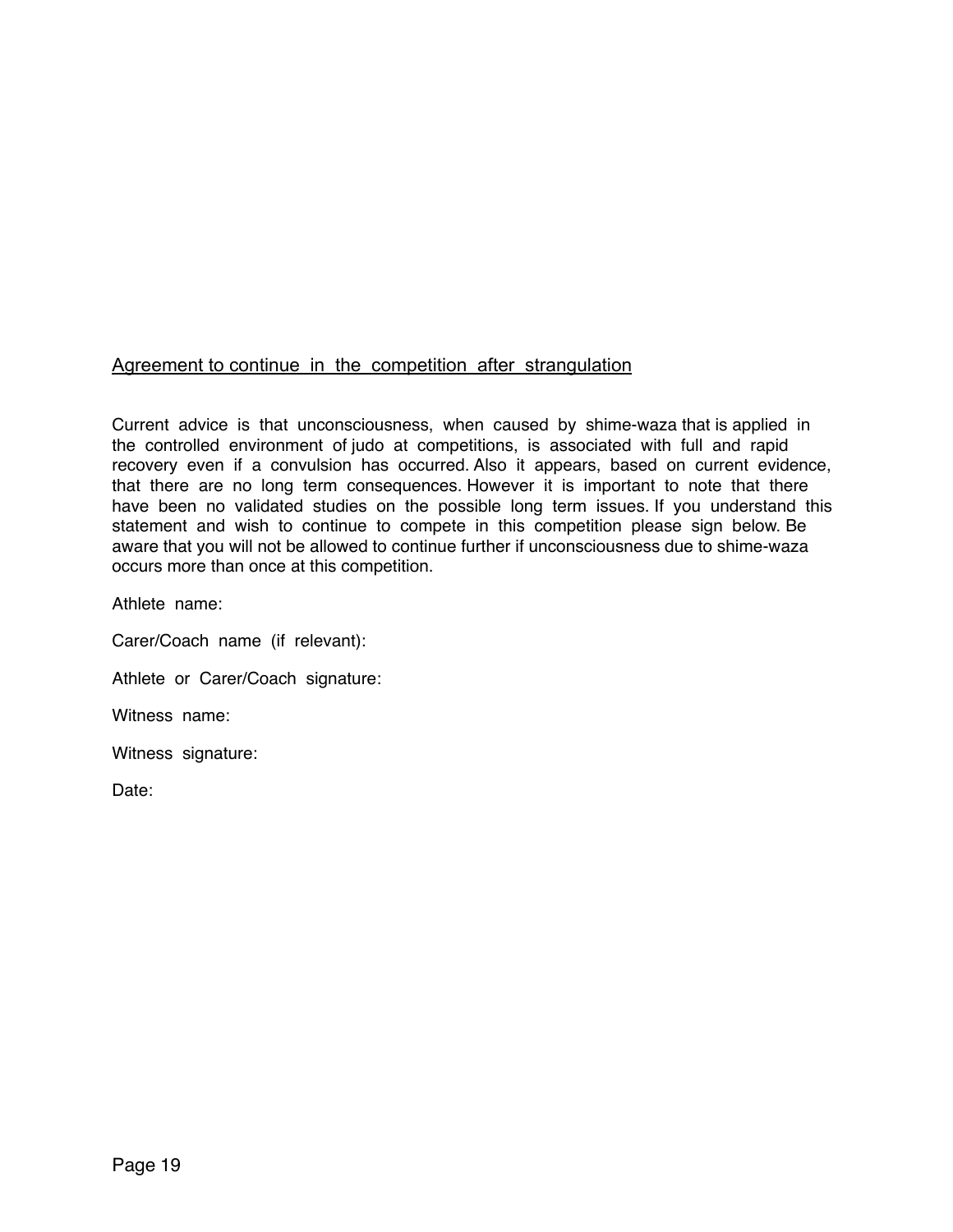# Concussion advice card

*Use this card unless a SCAT3 form is not available To be given to the person monitoring the concussed athlete*

Patient's name:\_\_\_\_\_\_\_\_\_\_\_\_\_\_\_\_\_\_\_\_\_\_\_\_\_\_\_\_\_\_\_\_\_\_\_\_\_\_\_\_\_\_\_\_\_

Date / time of injury:\_\_\_\_\_\_\_\_\_\_\_\_\_\_\_\_\_\_\_\_\_\_\_\_\_\_\_\_\_\_\_\_\_\_\_\_\_\_\_\_

Date / time of medical review:

Treating physician:

This person has received an injury to the head. A careful medical examination has been carried out and no sign of any serious complications has been found. Recovery time is variable across individuals and the patient will need monitoring for a further period by a responsible adult. Your treating physician will provide guidance as to this timeframe.

If you notice any change in behaviour, vomiting, dizziness, worsening head- ache, double vision or excessive drowsiness, please contact your doctor or the nearest hospital emergency department immediately.

Other important points:

- Rest (physically and mentally), including training or playing sports until symptoms resolve and you are medically cleared
- no alcohol
- no prescription or non-prescription drugs without medical supervision.

#### Specifically:

- No sleeping tablets
- Do not use aspirin, anti-inflammatory medication or sedating pain killers
- Do not drive until medically cleared
- Do not train or play sport until medically cleared

| My phone number: |  |
|------------------|--|
|------------------|--|

## Concussion return to play advice

No further play for the duration of the competition days (irrespective of age and weight divisions) When returning athletes to play, they should be medically cleared and then follow a stepwise supervised program, with stages of progression

If the athlete is symptomatic for more than 10 days, then consultation by a medical practitioner who is expert in the management of concussion, is recommended.

Medical clearance should be given before return to play